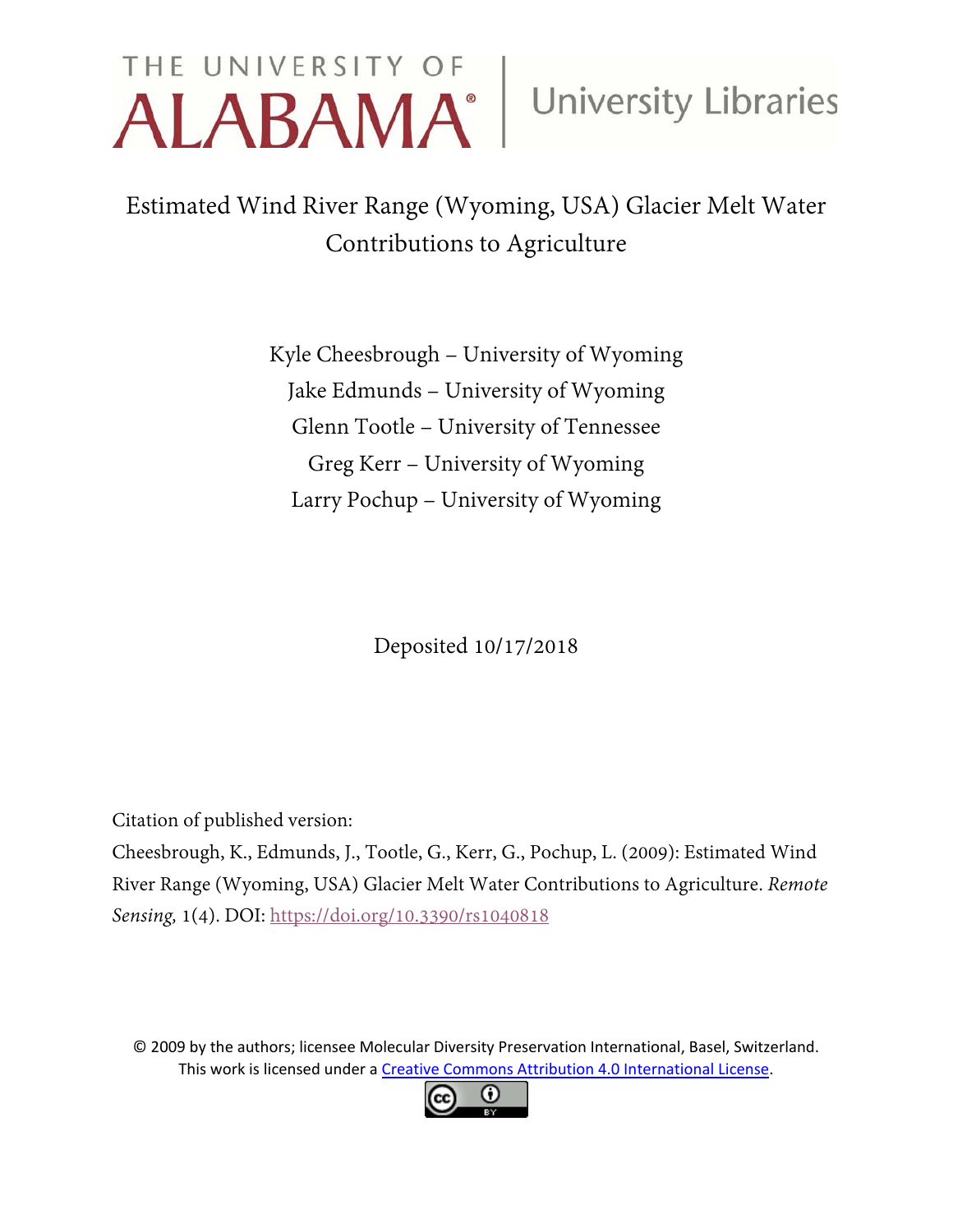*Remote Sensing*  **ISSN 2072-4292**  www.mdpi.com/journal/remotesensing **OPEN ACCESS**

*Article* 

## **Estimated Wind River Range (Wyoming, USA) Glacier Melt Water Contributions to Agriculture**

**Kyle Cheesbrough <sup>1</sup> , Jake Edmunds 1 , Glenn Tootle 2,\*, Greg Kerr 1 and Larry Pochop <sup>1</sup>**

- 1 University of Wyoming, Department of Civil and Architectural Engineering, 1000 East University Avenue, Laramie, WY 82070, USA; E-Mails: kyle.cheesbrough@hdrinc.com (K.C.); jedmunds@uwyo.edu (J.E.); rrek@uwyo.edu (G.K.); pochop@uwyo.edu (L.P.)
- <sup>2</sup> University of Tennessee, Department of Civil and Environmental Engineering, 223 Perkins Hall, Knoxville, TN 37996, USA

\* Author to whom correspondence should be addressed; E-Mail: gtootle@utk.edu; Tel.: +1-865-974-7777.

*Received: 4 September 2009; in revised form: 1 October 2009 / Accepted: 19 October 2009 / Published: 28 October 2009* 

**Abstract:** In 2008, Wyoming was ranked 8th in barley production and 20th in hay production in the United States and these crops support Wyoming's \$800 million cattle industry. However, with a mean elevation of 2,040 meters, much of Wyoming has a limited crop growing season (as little as 60 days) and relies on late-summer and early-fall streamflow for agricultural water supply. Wyoming is host to over 80 glaciers with the majority of these glaciers being located in the Wind River Range. These "frozen reservoirs" provide a stable source of streamflow (glacier meltwater) during this critical late-summer and early-fall growing season. Given the potential impacts of climate change (increased temperatures resulting in glacier recession), the quantification of glacier meltwater during the late-summer and early-fall growing seasons is needed. Glacier area changes in the Wind River Range were estimated for 42 glaciers using Landsat data from 1985 to 2005. The total surface area of the 42 glaciers was calculated to be 41.2  $\pm$  11.7 km<sup>2</sup> in 1985 and 30.8  $\pm$  8.2 km<sup>2</sup> in 2005, an average decrease of 25% over the 21 year period. Small glaciers experienced noticeably more area reduction than large glaciers. Of the 42 glaciers analyzed, 17 had an area of greater than  $0.5 \text{ km}^2$  in 1985, while 25 were less than 0.5 km<sup>2</sup> in 1985. The glaciers with a surface area less than 0.5 km<sup>2</sup> experienced an average surface area loss (fraction of 1985 surface area) of 43%, while the larger glaciers (greater than  $0.5 \text{ km}^2$ ) experienced an average surface area loss of 22%. Applying area-volume scaling relationships for glaciers, volume loss was estimated to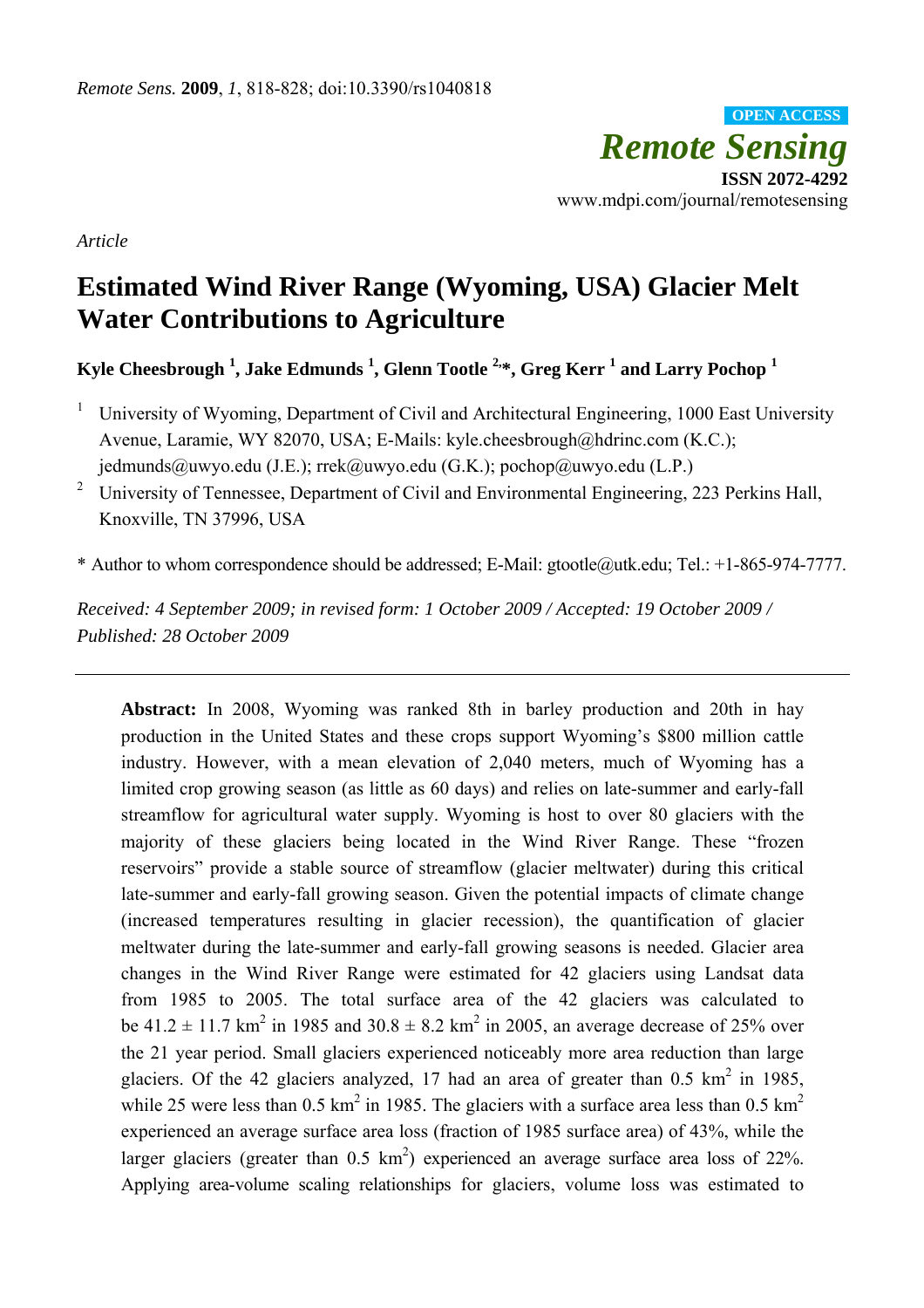be 409  $\times$  106 m<sup>3</sup> over the 21 year period, which results in an estimated 4% to 10% contribution to warm season (July–October) streamflow.

**Keywords:** glacier; Landsat; glacier meltwater; area change

#### **1. Introduction**

The State of Wyoming is a major producer of cattle in the United States. The primary agricultural crop grown in the state to support the livestock industry is hay and barley. The challenge for farmers and ranchers is the limited growing season. This is due to high land elevations which results in low temperatures. Thus, late-summer and early-fall are critical seasons for agricultural production. The primary water supply source for these seasons is streamflow. In the western USA, the primary source of water (streamflow) for municipal, agricultural and hydropower use is snowpack. This is primarily attributed to precipitation occurring in the form of snowfall and, in the western USA, snowfall accounts for approximately 50%–70% of total precipitation [1].

The Wyoming Water Development Commission (WWDC) Wind-Bighorn River Basin (WBRB) Plan—Final Report states that "very little research was performed on the (Wind River) glaciers from 1960 to 1998" and "from 1998 to present, there has been a renewed interest in the glaciers." The WBRB Plan identifies the glaciers as an important source of late-summer and early-fall runoff and in general terms, evaluates climatic change and drought scenarios. However, specific information on climatic influences on glacial variability and the contribution of glacial melt to streamflow have not been addressed.

Thus, quantifying the amount (or percentage) of glacier meltwater contribution to total streamflow during the critical late-summer and early-fall growing seasons is of major interest. Given the possible impacts of climate change (increased temperatures), the continued recession of these "frozen reservoirs" could have a significant impact on agricultural water supply and alternative sources (*i.e.*, new impoundments, groundwater, etc.) may need to be identified and included in long-term planning efforts.

The purpose of this study is to quantify changes in glacier area and volume in Wyoming's Wind River Range from 1985 through 2005 through the use of Landsat imagery. In addition to estimating area and volume changes, glacier meltwater contributions to streamflow are estimated for three watersheds containing glaciers.

#### **2. Background and Study Area**

Glaciers store about 75% of the World's freshwater [2] and the recent retreat of glacier ice has resulted in significant impacts on the development of water resources in many areas. Glacially populated watersheds are shown to provide a more stable water source than non-glaciated basins [3–5]. Globally, watershed hydrology is greatly affected by increased rates of glacier retreat due to the greater variability of glacier meltwater volume and timing [5–9]. In the USA, the impacts of glaciers on the development of water resources are exacerbated in the Pacific Northwest and the Rocky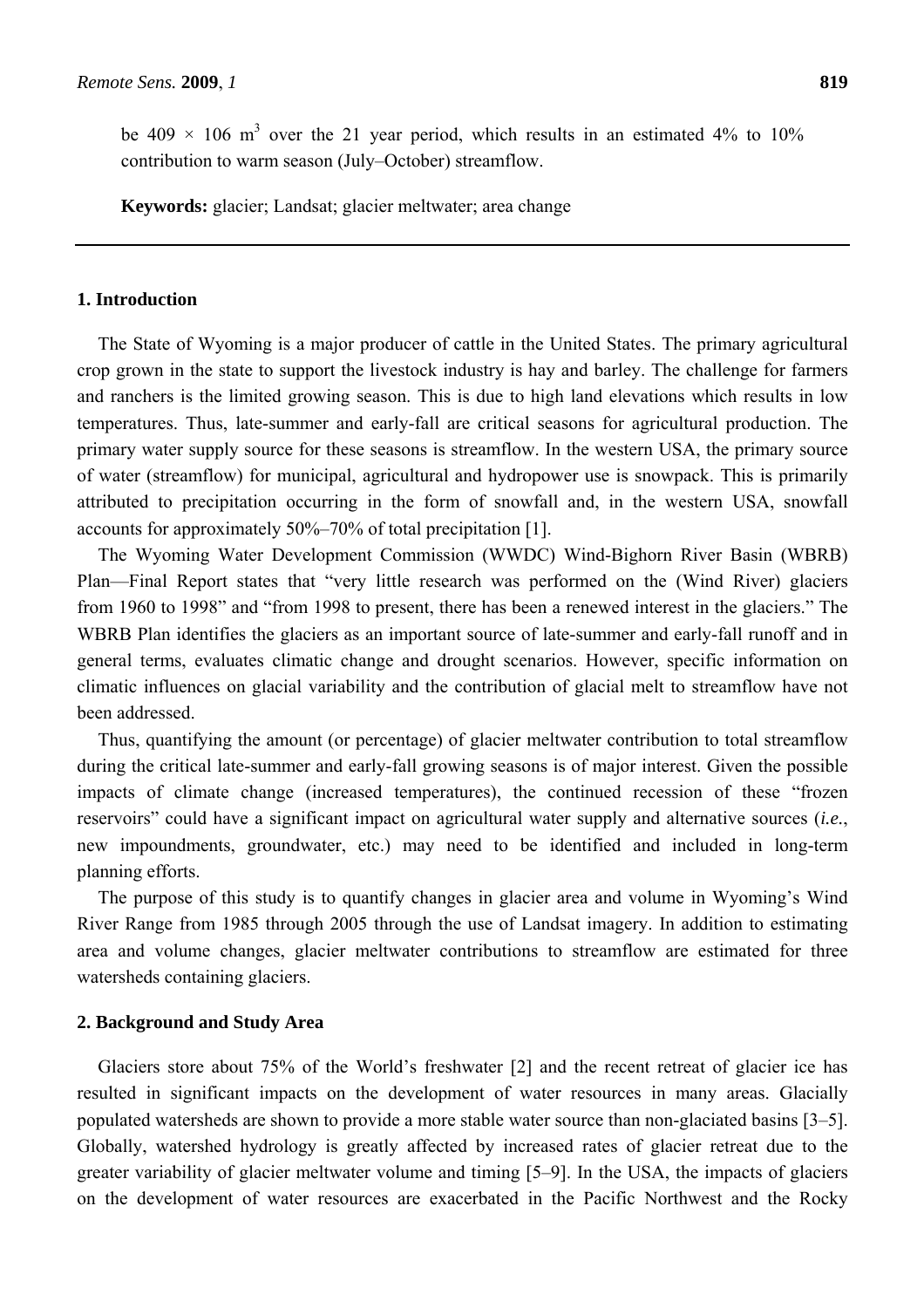Mountain states due to the large number of small alpine glaciers [2]. Research shows that small glaciers are more sensitive to temperature and precipitation variability [10,11].

The majority of the glaciers in the conterminous USA occur in western states including Washington, Wyoming, Montana, Oregon, California, Colorado and Idaho [12–14]. Estimates show that western states are host to approximately 590  $km^2$  of glacier area [13,15]. The glaciers of the western USA have significant impacts on the development of water resources in the region. In some glaciated watersheds, glaciers (meltwater) can contribute as much as 50% of the summer runoff and these glaciated watersheds display less runoff variability than nonglaciated basins [5]. However, the amount of glacier meltwater contribution varies greatly depending on the degree of glacier coverage. Rivers and streams originating from glaciers exhibit unique streamflow patterns making them valuable for mid to late summer water supply needs, since glaciers typically reach their peak outflow during this time  $[2,16]$ .

Recorded glacier observations in the American west began as early as 1857 [13] while efforts to document glacier area changes began in the 1950s [17]. Early glacier monitoring efforts involved expensive and time consuming field efforts, usually focusing on only one glacier in each region under the assumption that other glaciers in the region would undergo similar changes [9]. Meier [18] estimated that the western United States was host to approximately 510  $\text{km}^2$  of glacier area, although this estimate is largely speculative due to incomplete data [13]. More recent estimates show that the American west was host to approximately 590  $km^2$  in the 1970's and 1980's [13]. The most recent study of Wyoming's glaciers was conducted in the late 1980s and early 1990s [19,20].

Wyoming is host to approximately 80 glaciers [2] with the vast majority of glaciers occurring in the Wind River Range. The Wind River Range contains 63 glaciers [15], making it the largest concentration of glaciers in the American Rocky Mountains, which extends from northern New Mexico into central Colorado, eastern Utah, western Wyoming, eastern Idaho and western Montana. The current research identified 42 glacier complexes in the Wind River Range (Figure 1 and Table 1). Referring to Table 1, in some cases, glaciers (see ID 9) are grouped together since it was difficult to distinguish "breaks" in glacier ice when evaluating remote sensing data. Meier [18] estimated that the total glacier area was approximately 47  $km^2$  in 1961, while more recent estimates show that the total area of glaciers in Wyoming has decreased to approximately  $37 \text{ km}^2$  [13,15,21].

The Wind River Range is characterized by extremely steep terrain, making access to the glaciers difficult, resulting in very few research efforts that focus on a complete inventory and analysis of the Wind River Range glaciers. In addition to the complete inventory and analysis efforts by Meier [2,18], Graf [15], Krimmel [13] and Fountain [21], several studies have been performed on select glaciers of the Wind River Range since the 1960s.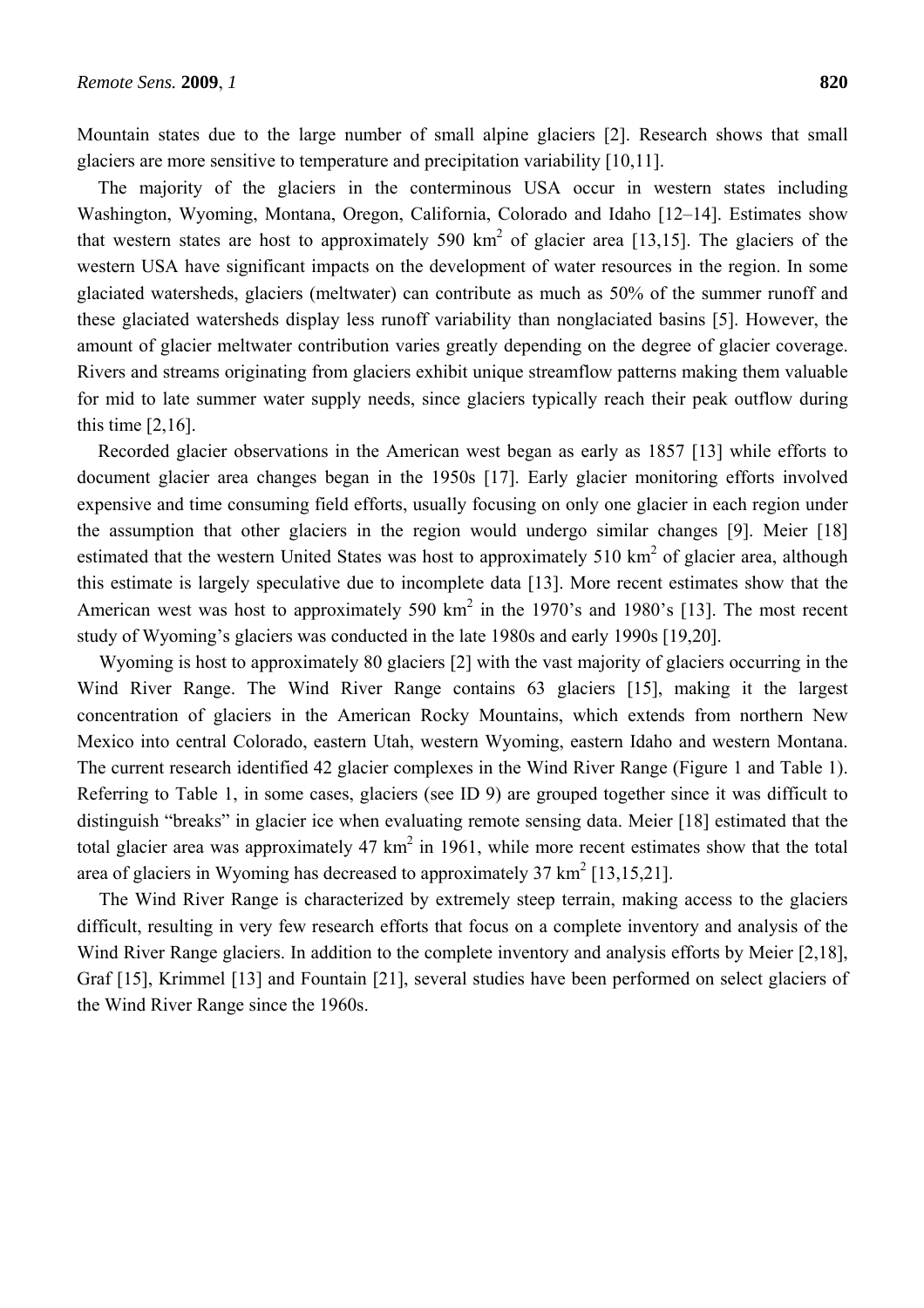

**Figure 1.** Location Map of glaciers in the Wind River Range, Wyoming, USA.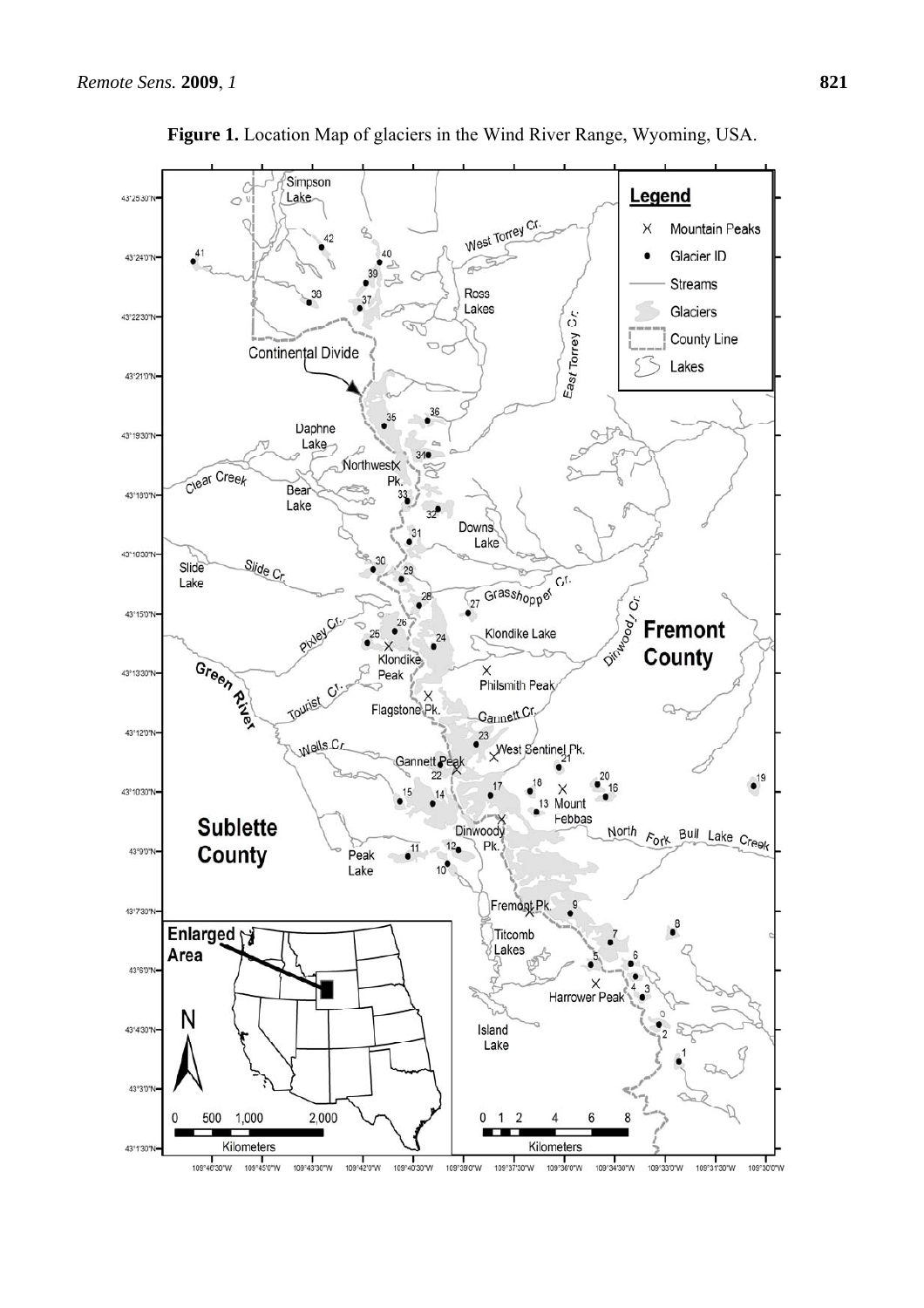| <b>Site</b><br>ID | <b>Glacier Names</b>         | <b>Average Slope</b> | <b>Max Length</b> | <b>Site</b><br><b>ID</b> | <b>Glacier Names</b> | <b>Average Slope</b> | <b>Max Length</b> |
|-------------------|------------------------------|----------------------|-------------------|--------------------------|----------------------|----------------------|-------------------|
| 1                 | NN                           | 14%                  | 417               | 21                       | <b>NN</b>            | 31%                  | 695               |
| 2                 | <b>NN</b>                    | 30%                  | 1011              | 22                       | Minor Glacier        | 24%                  | 1268              |
| 3                 | <b>NN</b>                    | 28%                  | 698               | 23                       | Gannett Glacier      | 29%                  | 2735              |
| $\overline{4}$    | <b>NN</b>                    | 26%                  | 669               | 23                       | Gooseneck Glacier    | 52%                  | 1107              |
| 5                 | Harrower Glacier             | 38%                  | 841               | 24                       | Grasshopper Glacier  | 10%                  | 3953              |
| 6                 | <b>NN</b>                    | 32%                  | 825               | 25                       | J Glacier            | 13%                  | 1747              |
| $\overline{7}$    | Knife Point Glacier          | 23%                  | 1848              | 26                       | Sourdough Glacier    | 12%                  | 1928              |
| 8                 | <b>NN</b>                    | 44%                  | 875               | 27                       | <b>NN</b>            | 41%                  | 826               |
| 9                 | <b>Bull Lake Glacier</b>     | 16%                  | 2139              | 28                       | <b>NN</b>            | 15%                  | 1146              |
| 9                 | <b>Upper Fremont Glacier</b> | 11%                  | 2104              | 29                       | <b>NN</b>            | 13%                  | 1411              |
| 9                 | Sacagawea Glacier            | $5\%$                | 3618              | 30                       | Connie Glacier       | $11\%$               | 1218              |
| 9                 | Helen Glacier                | 15%                  | 2397              | 31                       | NN                   | 2%                   | 1556              |
| 10                | $\rm NN$                     | 29%                  | 1252              | 32                       | Downs Glacier        | 21%                  | 1248              |
| 11                | <b>Stroud Glacier</b>        | $1\%$                | 1640              | 33                       | <b>NN</b>            | 8%                   | 1034              |
| 12                | <b>Twins Glacier</b>         | 18%                  | 1547              | 34                       | <b>NN</b>            | 21%                  | 1321              |
| 13                | <b>NN</b>                    | 28%                  | 713               | 35                       | Continental Glacier  | 9%                   | 2717              |
| 14                | Mammoth Glacier              | 18%                  | 2645              | 36                       | <b>NN</b>            | 32%                  | 1520              |
| 15                | <b>Baby Glacier</b>          | 45%                  | 835               | 37                       | <b>NN</b>            | 5%                   | 1956              |
| 16                | <b>NN</b>                    | 30%                  | 885               | 38                       | <b>NN</b>            | 14%                  | 851               |
| 17                | Dinwoody Glacier             | 15%                  | 2619              | 39                       | <b>NN</b>            | 7%                   | 1438              |
| 18                | Heap Steep Glacier           | 56%                  | 621               | 40                       | <b>NN</b>            | 8%                   | 2209              |
| 19                | <b>NN</b>                    | 15%                  | 918               | 41                       | <b>NN</b>            | 2%                   | 896               |
| 20                | $\rm NN$                     | 5%                   | 686               | 42                       | <b>NN</b>            | 15%                  | 1257              |

**Table 1.** Wind River Range glaciers [ID, name, average slope  $(\%)$  and maximum length (m)] identified for current research (NN denotes and unnamed glacier). Site ID 9 and 23 consists of multiple, named glaciers that were combined in the area analysis.

### **3. Data and Methods**

#### *3.1. Glacier Area Changes*

Area changes, from 1985 to 2005, were calculated for 42 glaciers in the Wind River Range, using Landsat data obtained from the Wyoming Geographic Information Science Center (WyGISC) in Laramie, Wyoming (USA). The data consisted of unrectified Landsat Thematic Mapper (TM) 5 (1985) and Landsat Enhanced Thematic Mapper (TM) 7 (2005) scenes. Each scene was obtained in the late summer months to reduce the effects of yearly snow cover. The TM has seven spectral bands ranging from 0.45 to 12.5 μm. Bands 1 through 5 and 7 are in the visible, near infrared and middle infrared wavelength regions and have a ground resolution of 30 m. Band 6 is in the thermal infrared wavelength region has a resolution of 120 m. Band 5 is especially useful for distinguishing between clouds and snow. Although the resolution of 30 m (Landsat TM) is not ideal for quantitative area measurements, it was found by [22] that the resolution is adequate to determine the accumulation area ratio on small glaciers, thus it is deemed suitable for estimating the total area of small glaciers [22,23].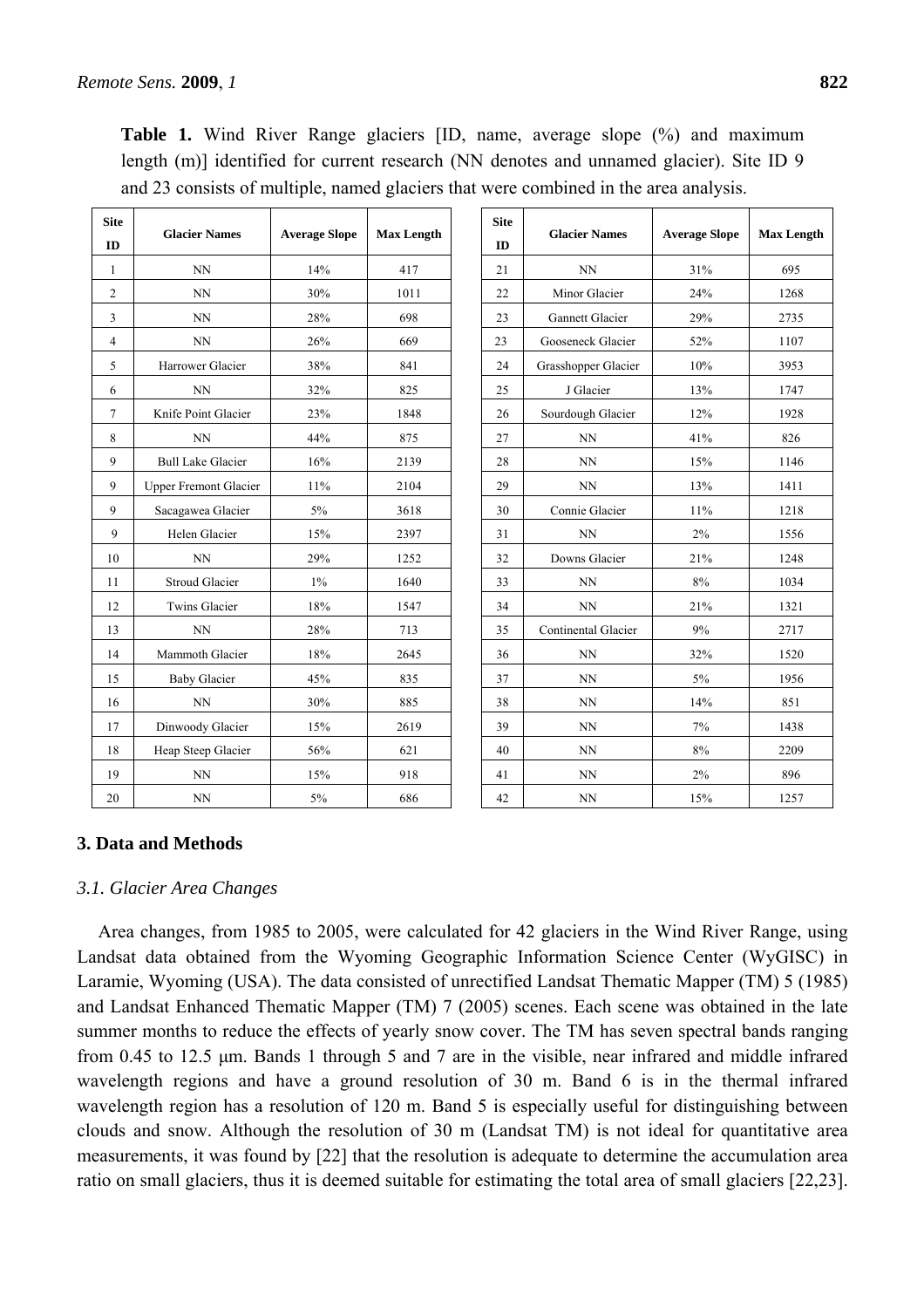The authors recognize that inherent uncertainties exist when using this data set such as the low resolution will reduce accuracy and, at times, it is difficult to distinguish debris-covered ice from moraines.

Each Landsat image was analyzed using an unsupervised classification. An unsupervised classification is nonbiased statistical approach used to group the pixels of an image into classes for land cover analyses. This procedure can be performed digitally using several different software packages. For this study, ERDAS Imagine was used to perform unsupervised classifications on each of the Landsat images. Due to the large area of coverage for each Landsat image, many classes were necessary to accurately classify each land-cover type. The Landsat image contains areas of agricultural land, forested areas, granite rocks, snow, glacial ice etc, thus 25 classes were chosen to perform the unsupervised classification. In each of the land-cover types mentioned above, several subclasses may be contained, for example, glacial ice can occur in the form of clean snow from the previous year, firn (a substance that is undergoing the transition from snow to glacier ice) clean glacier ice and dirty glacier ice. Therefore it was necessary to have many classes to be able to identify the subtle differences between different materials. Each classified Landsat image was then imported to a Geographical Information System (GIS) for further analysis. The resulting polygons representing glacier area were imported into a GIS framework to calculate the surface area of each glacier in 1985 and 2005. Since clouds are similar in color to snow and ice each cloud was identified using the band 5 information and removed by clipping them in ArcGIS.

The base map of glacier extent from 1985 was combined with a 30 meters resolution digital elevation model to calculate the maximum length and average slope of each glacier. The accuracy of the unsupervised classification was determined by calculating the kappa coefficient for each classified glacier. The kappa coefficient has been utilized in numerous remote sensing applications [24,25]. The kappa coefficient represents the percentage of points that were correctly classified during the unsupervised classification. The kappa coefficient accuracy assessment was performed only on the 1985 glacier classifications to determine the overall accuracy of the classification and the values for accuracy were assumed to generally represent the accuracy of the 2005 classifications. The percent error was obtained by multiplying the surface area  $(km^2)$  of the glacier times the percent (e.g., 1–kappa coefficient) obtained from the kappa coefficient.

#### *3.2. Glacier Volume Changes (Area-Volume scaling relationships)*

Area-volume scaling relationships were used to estimate glacier volume changes for the 42 glaciers from 1985 to 2005. Area-volume scaling relationships [26] were explored by subtracting the 1985 volume estimates from those in 2005 for the 42 glaciers. The standard error of the mean (the standard deviation divided by the square root of the number of data points) was utilized to determine the error (+ or −) in volume change estimates. The author's acknowledge that area-volume scaling relationships are most accurate when applied to glaciers that are in equilibrium with climate and, thus, our results are only speculative.

Utilizing methods presented by Bahr *et al.* [26], glacier ice volumes can be estimated from surface area. This approach allows the estimation of ice volumes for glaciers given the surface area of each glacier. Bahr *et al.* [26] used this technique on 144 mountain glaciers, each having reliable radio echo soundings and found that glacier volumes can be expressed as: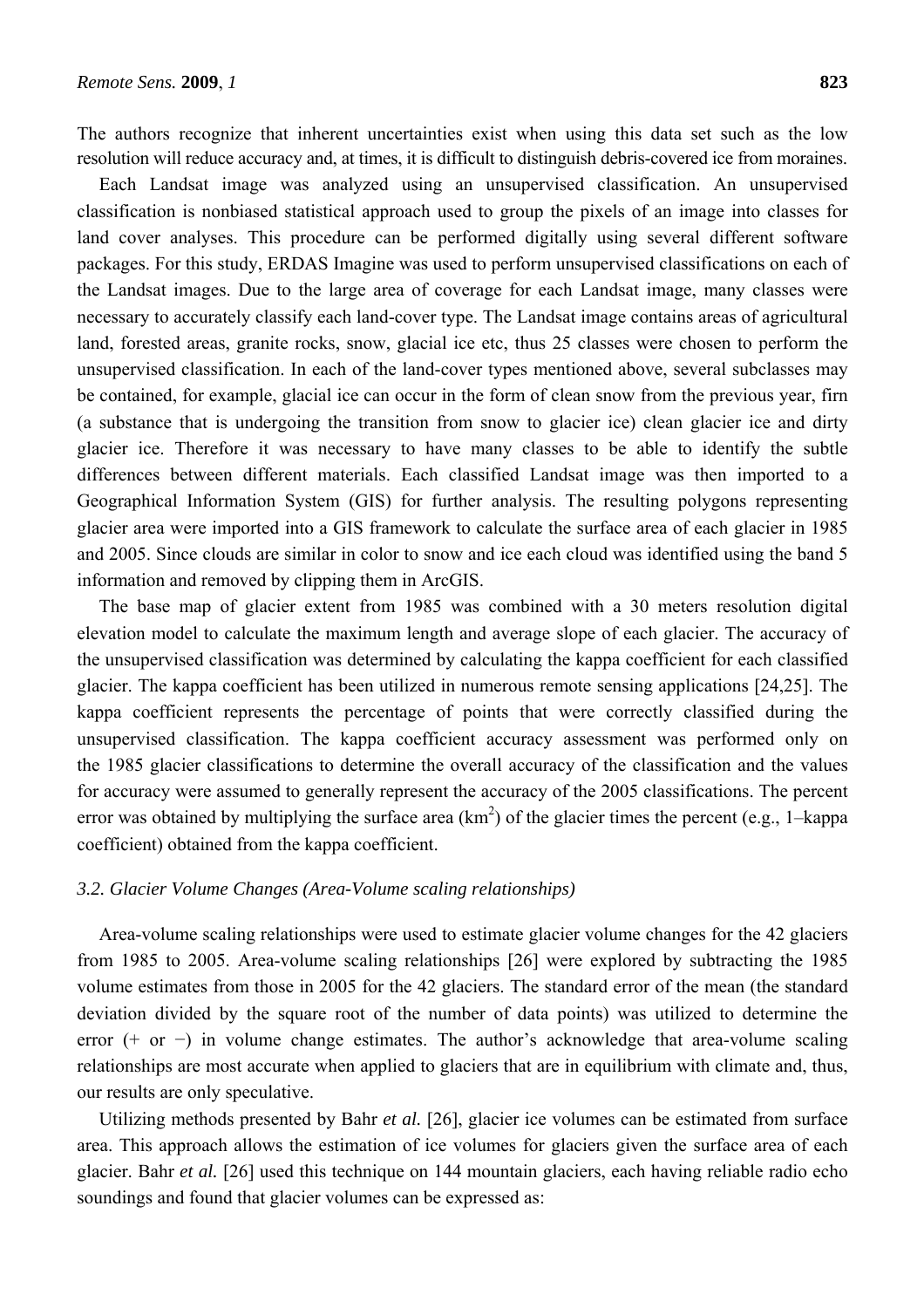where  $\alpha$  and  $\beta$  are empirically derived constants and are equal to 0.175 and 1.36 respectively, and A (m<sup>2</sup>) is equal to the surface area of the glacier and V (m<sup>3</sup>) is equal to the volume of the glacier.

#### **4. Results**

#### *4.1. Glacier Area Changes (1985 to 2005)*

In 1985, the 42 glaciers covered an area of  $41.2 \pm 11.7$  km<sup>2</sup>. In 2005, the 42 glaciers covered an area of 30.8  $\pm$  8.2 km<sup>2</sup>. Therefore, the overall decrease in glacier area from 1985 to 2005 was approximately 25%. Of the 42 snow and ice features analyzed, 25 resulted in an area of  $\leq 0.5$  km<sup>2</sup> in 1985, while the remaining 17 were  $>0.5$  km<sup>2</sup> in 1985. The glaciers that resulted in a surface area <0.5  $\text{km}^2$  in 1985 experienced an average decrease of approximately 43%, while the large glaciers ( $>0.5$  km<sup>2</sup>) experienced an average decrease of approximately 22% from 1985 to 2005. Similar to Granshaw and Fountain [21], the 42 individual glaciers Fractional Area Change (FAC—as a percentage of the 1985 area) and the error envelope are displayed in Figure 2. While smaller glaciers lost more surface area than large glaciers, no significant correlations were found between glacier area change and topographic characteristics.

**Figure 2.** Individual glacier Fractional Area Change (FAC) as a percent of 1985 area. The open circles represent the 42 individual glaciers while the solid lines represent the error envelope about the axis.



*4.2. Glacier Volume Changes (Area-Volume Scaling)* 

The volume of each glacier was calculated based on the 1985 surface area using Bahr's [26] empirical equation. This process was then repeated using the 2005 surface area of each glacier.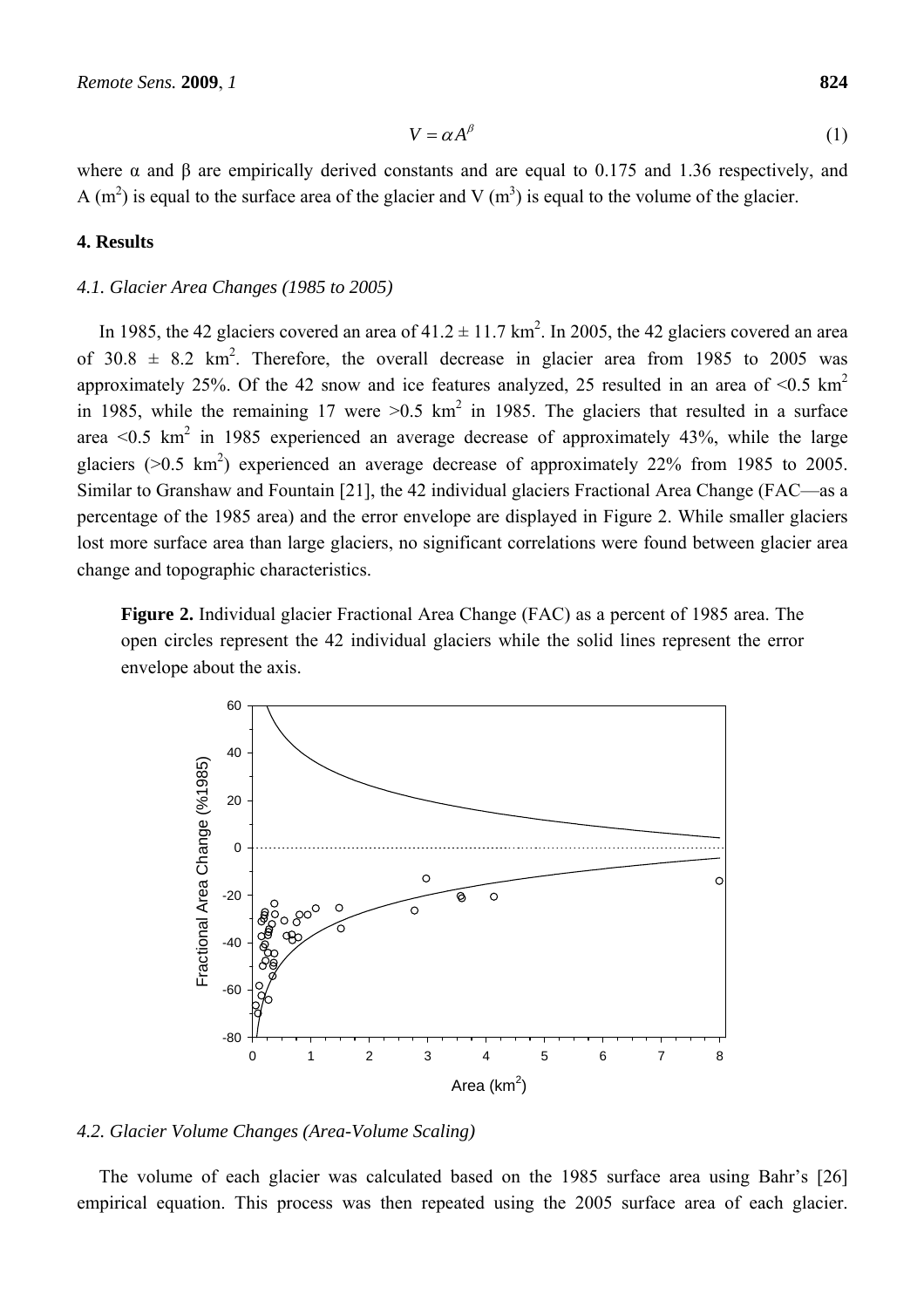The 2005 volume was then subtracted from the 1985 volume for each glacier and the individual glacier volumes were then summed. This resulted in an estimated [26] volume loss for the 42 glaciers in the Wind River Range of 409.0  $\pm$  2.5  $\times$  10<sup>6</sup> m<sup>3</sup>, which translates into a water equivalent of approximately 370  $\times$  10<sup>6</sup> m<sup>3</sup>. While the greatest percent area loss was noted for the 25 small glaciers, it was found the volume loss of the 17 large glaciers accounts for approximately 88% of the total volume loss in the Wind River Range, and therefore makes the largest contributions to downstream flows.

The majority of the water lost from Wind River Range glaciers contributes to three watersheds with downstream streamflow gages. The USGS acknowledges that these gages (Dinwoody Creek Above Lakes, Bull Lake Creek Above Bull Lake and Green River at Warren Bridge) represent flows that are unaffected by diversions and/or significant channel alterations. Based on glacier volume loss estimates, approximately 4% to 10% of the warm season (July to October) streamflow at these locations can be attributed to glacier meltwater contributions. For the purpose of this analysis, it was assumed that all glacier melt takes place during this period. It was also assumed that all glacier meltwater is conveyed to its respective downstream gage and that no evaporation/infiltration takes place, therefore this analysis is only suggestive. Some glaciers do contribute to other watersheds in which streamflow records are either impaired or lacking sufficient streamflow data necessary to approximate the extent of glacier contributions to flows. If the glaciers continue to recede, it is likely that the volume of late-summer streamflows associate with glacier melt will decrease. The storage provided in the glacier ice (*i.e.*, frozen reservoir) is likely diminishing and new sources (*i.e.*, groundwater or impoundments) may be required to offset this critical loss of growing season water.

#### **5. Discussion and Conclusions**

Wind River Range snowpack variability was investigated to determine if a possible cause of the rapid reduction in glacier area could be attributed to a downward trend in precipitation (snow). Hunter *et al.* [27] identified 323 Natural Resources Conservation Service (NRCS) SNOTEL (SNOwpack TELemetrysites) stations for the period of 1961 to 2004 and for 121 SNOTEL stations for the period 1941 to 2004 in the western United States. April  $1<sup>st</sup>$  Snow-Water Equivalent (SWE) typically represents the peak measurement of snowpack in the western United States. SWE is simply a method of representing (converting) snow accumulation to an equivalent amount of water. Seven SNOTEL stations adjacent to the Wind River Range (four on the west slope and three on the east slope) were evaluated. The author's acknowledge that these stations are at lower elevations than the glaciers, however, they represent the best available data source in the region. April  $1<sup>st</sup>$  snowpack was highly variable which Hunter *et al.* [27] attributes to a strong El Niño-Southern Oscillation/ENSO signal in the region. A slight, downward trend for the 1960s to present was identified. This was primarily attributed to the recent drought beginning around 2000. Interestingly, April 1<sup>st</sup> average snowpack for the period of record was similar for the four stations on the west slope (average of 122.7 cm with a standard deviation of 45.2 cm) and the three stations on the east slope (average of 131.8 cm with a standard deviation of 38.6 cm).

An additional explanation of the rapid reduction in glacier area is increased air temperatures. The Intergovernmental Panel on Climatic Change (IPCC) reported that a consensus exists among scientists and policy makers that "…the globally averaged net effect of human activities since 1750 has been one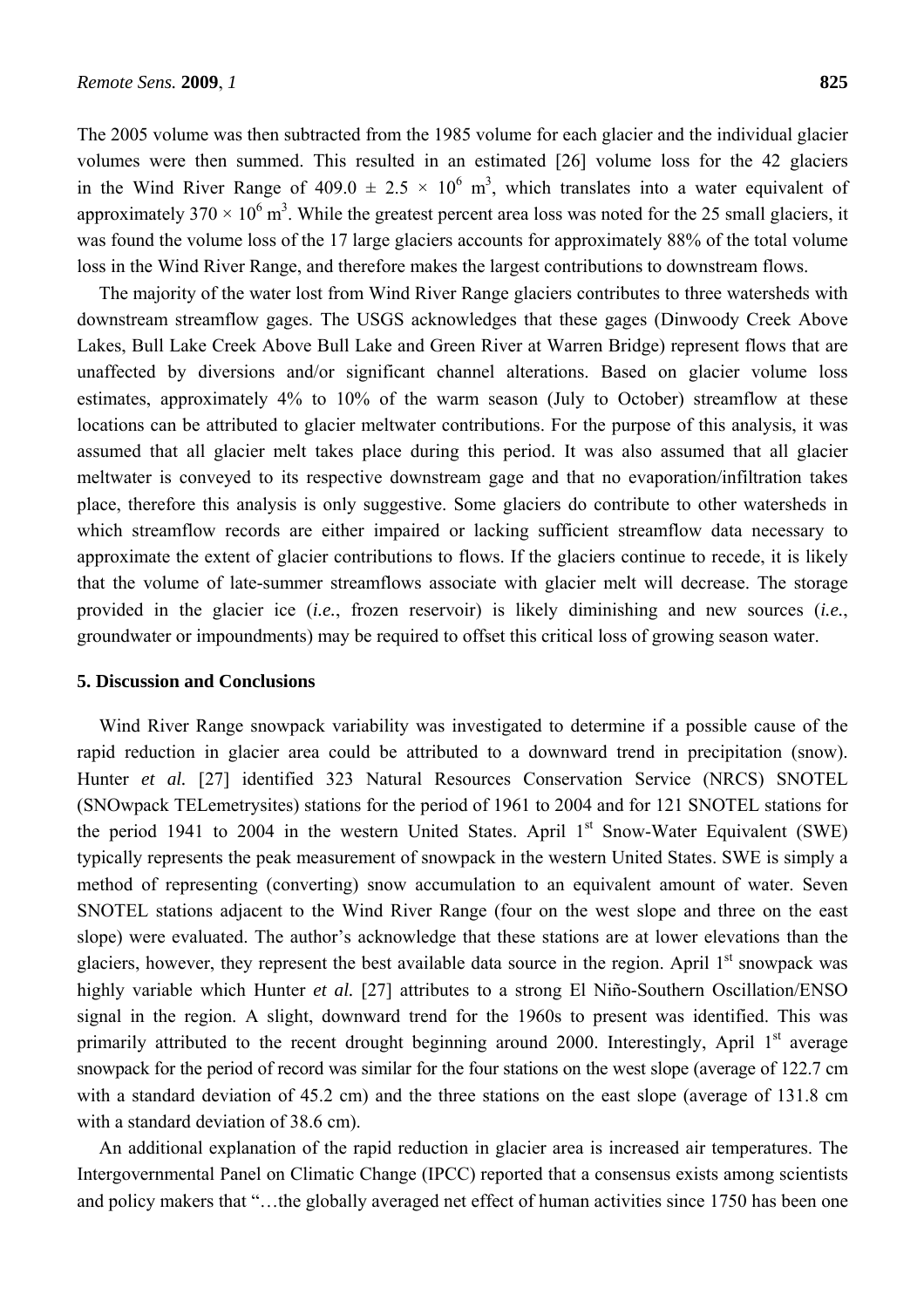of warming…" [28]. While determining impacts of climate change at regional (e.g., Wind River Range) scale prove challenging, the IPCC noted the general pattern (trend) of drier conditions in the midlatitudes and wetting in the high latitudes [28]. Ice core samples from glaciers in the Wind River Range revealed rapid increases in air temperatures since 1960 [29], thus, confirming the scientific consensus. Also, several physical parameters such as the elevation of the glacier, the exposure to direct radiation (sunlight), slope and local topography would influence area change but were not included in the current research.

While the Wind River Range glaciers decreased approximately 25% in area from 1985 to 2005, glacier area change is highly variable in the United States. Granshaw and Fountain [21] determined that North Cascades National Park (Washington, USA) glaciers decreased only 7% from 1958 to 1998 while they cite a study by Hall and Farge [30] which determined Sperry and Grinnell Glaciers (in the Lewis Range, Montana, USA) decreased by 30% during the same time period. The climate patterns impacting the Wind River Range may be similar to the Lewis Range, given their relatively similar location (further inland) when compared to the Cascade Range, although all three regions acknowledge a strong ENSO signal in snowpack [23]. Future research will attempt to "bridge" the spatial gap between the Wind River Range and Lewis Range by examining glaciers in the Teton Range in northwestern Wyoming (USA) and attempt to determine if glacier area change is similar.

#### **Acknowledgements**

This research is supported by the Wyoming Water Development Commission, the Wyoming Water Development Office, the USGS Wyoming Water Research Program and the Wyoming NASA Space Grant Consortium. The authors wish to thank the four anonymous reviewers for their helpful comments.

#### **References and Notes**

- 1. Clark, M.P.; Serreze, M.C.; McCabe, G.J. Historical effects of El Niño and La Niña events on seasonal evolution of the Montane snowpack in the Columbia and Colorado River basins. *Water Resour. Res.* **2001**, *37*, 741–757.
- 2. Meier, M.F. Glaciers and water supply. *J. Am. Water. Works Assoc.* **1969**, *81*, 8–12.
- 3. Braithwaite, R.J.; Olsen, O.B. Effects of glaciers on annual run-off, Johan Dahl Land, South Greenland. *J. Glaciol.* **1988**, *24*, 200–207.
- 4. Ferguson, R.I. Sinuosity of supraglacial streams. *Geol. Soc. Am. Bull.* **1973**, *84*, 251–255.
- 5. Fountain, A.G.; Tangborn, W.V. The effect of glaciers on streamflow variations. *Water Resour. Res.* **1985**, *21*, 579–586.
- 6. Post, A.; Richardson D.; Tangborn W.V.; Rosselot F.L. Inventory of glaciers in the North Cascades, Washington. *USA Geol. Surv. Prof. Pap.* **1971**, *705-A*.
- 7. Østrem, G. Runoff forecasts for highly glacierized basins. In *The Role of Snow and Ice in Hydrology*; International Association of Scientific Hydrology: Gentburgge, Belgium, 1973; pp. 1111–1132.
- 8. Tangborn, W.V. Contribution of Glacier Runoff to the Hydroelectric Power Generation on the Columbia River. In *Proceedings of the International Symposium on Computation and Forecasts*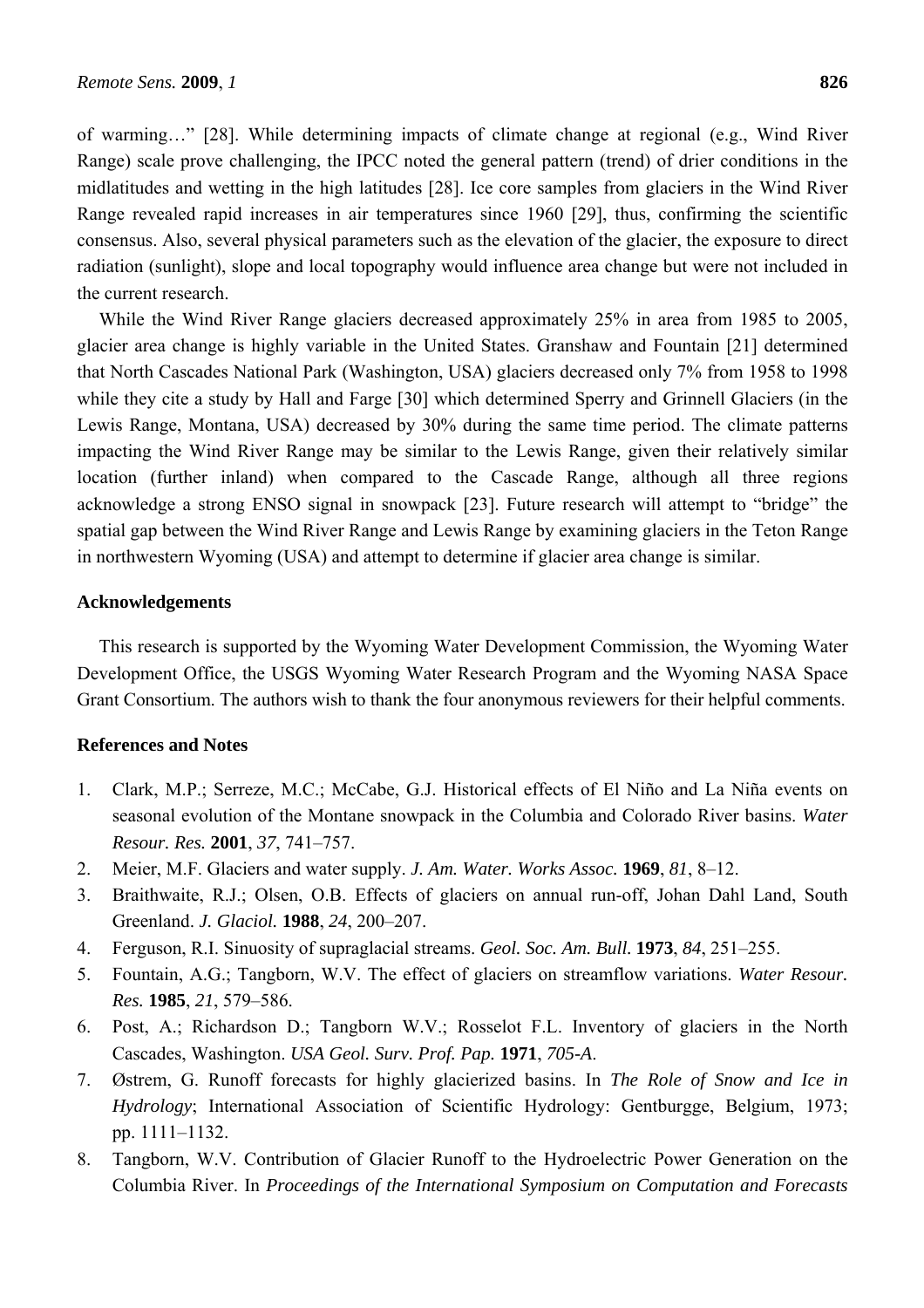*of the Run-off from Glaciers and Glacierized Areas*, Tbilisi, Georgia, 1978; USSR Academy of Sciences, Section of Glaciology: Tbilisi, Georgia, 1980; pp. 140–143.

- 9. Granshaw, F.D.; Fountain, A.G. Glacier change (1958–1998) in the North Cascades National Park Complex, Washington USA*. J. Glaciol.* **2006**, *52*, 251–256.
- 10*.* Meier, M.F. Contribution of small glaciers to global sea level. *Science* **1984**, *226*, 1418–1421.
- 11. Oerlemans, J.; Anderson, B.; Hubbard, A.; Huybrechts, P.; Jóhannesson, T.; Knap, W.H.; Schmeits, M.; Stroeven, A.P.; van de Wal, R.S.W.; Wallinga, J.; Zuo, Z. Modeling the response of glaciers to climate warming. *Climate Dyn.* **1998**, *14*, 267–274.
- 12. Meier, M.F.; Post, A.S. Recent variations in mass net budgets of glaciers in western North America. In *Variations of Regimen of Existing Glaciers*, Proceedings of the Symposium of Obergurgl, Obergurgl, Austria, 1962; Ward, W., Ed.; International Association of Scientific Hydrology: Gentbrugge, Belgium; pp. 63–77.
- 13. Krimmel R.M. Glaciers of the Western United States, satellite image atlas of glaciers of the world. *USA Geol. Surv. Prof. Pap.* **2002**, *1386-J-2*, J329–J381.
- 14. Fountain, A.G.; Hoffman, M.; Jackson, K.; Basagic, H.; Nylen, T.; Percy, D. *Digital outlines and topography of the glaciers of the American West*; U.S. Geological Survey Open-File Report 2006- 1340; U.S. Geological Survey: Reston, VA, USA, 2007. Availabe online: http://pubs.usgs.gov/ of/2006/1340/ (accessed on 12 August 2009).
- 15. Graf, W.L. The distribution of glaciers in the Rocky Mountains of the United States. *J. Glaciol.* **1977**, *18*, 325–328.
- 16. Pochop, L.O.; Marston, R.A.; Kerr, G.L.; Veryzer, D.J.; Jacobel, R. Glacial icemelt in the Wind River Range, Wyoming. In *Watershed Planning and Analysis in Action*; Riggins, R.E, Jones, E.B., Singh, R., Rechard, P.A., Eds.; American Society of Civil Engineers: Durango, CO, USA, 1990; pp. 118–124.
- 17. Meier, M.F. Glaciers of the Gannett Peak-Fremont Peak area, Wyoming. M.S. Thesis, The State University of Iowa, Iowa City, IA, USA, 1951.
- 18. Meier, M.F. Distribution and variations of glaciers in the United States exclusive of Alaska. In *General Assembly of Helsinki: 1960*, Snow and Ice Commission, Helsinki, Finland, 25 July–6 August 1960. International Association of Scientific Hydrology: Gentburgge, Belgium, 1961; pp. 420–429.
- 19. Marston, R.A.; Pochop, L.O.; Kerr, G.L.; Varuska M.L.; Veryzer, D.J. Recent glacier changes in the Wind River Range, Wyoming. *Phys. Geo.* **1991**, *12*, 115–123.
- 20. Wolken, G.J. *Energy balance and spatial distribution of net radiation on Dinwoody Glacier, Wind River Range, Wyoming, USA.* M.S. Thesis, Department of Geography and Recreation, University of Wyoming: Laramie, WY, USA, 2000.
- 21. Fountain, A.G. *States with Glaciers*. Portland State University. Availabe online: http://glaciers. research.pdx.edu/states.php (accessed on 22 August 2007).
- 22. Meier, M.F. Evaluation of ERTS imagery for mapping and detection of changes in snowcover on land and on glaciers, In *Symposium on Significant Results Obtained from the Earth Resources Technology Satellite-1,* Proceedings of the Symposium on Significant Results Obtained from the Earth Resources Technology Satellite-1, New Carrollton, MD, USA, 1973; Freden, S.C.,